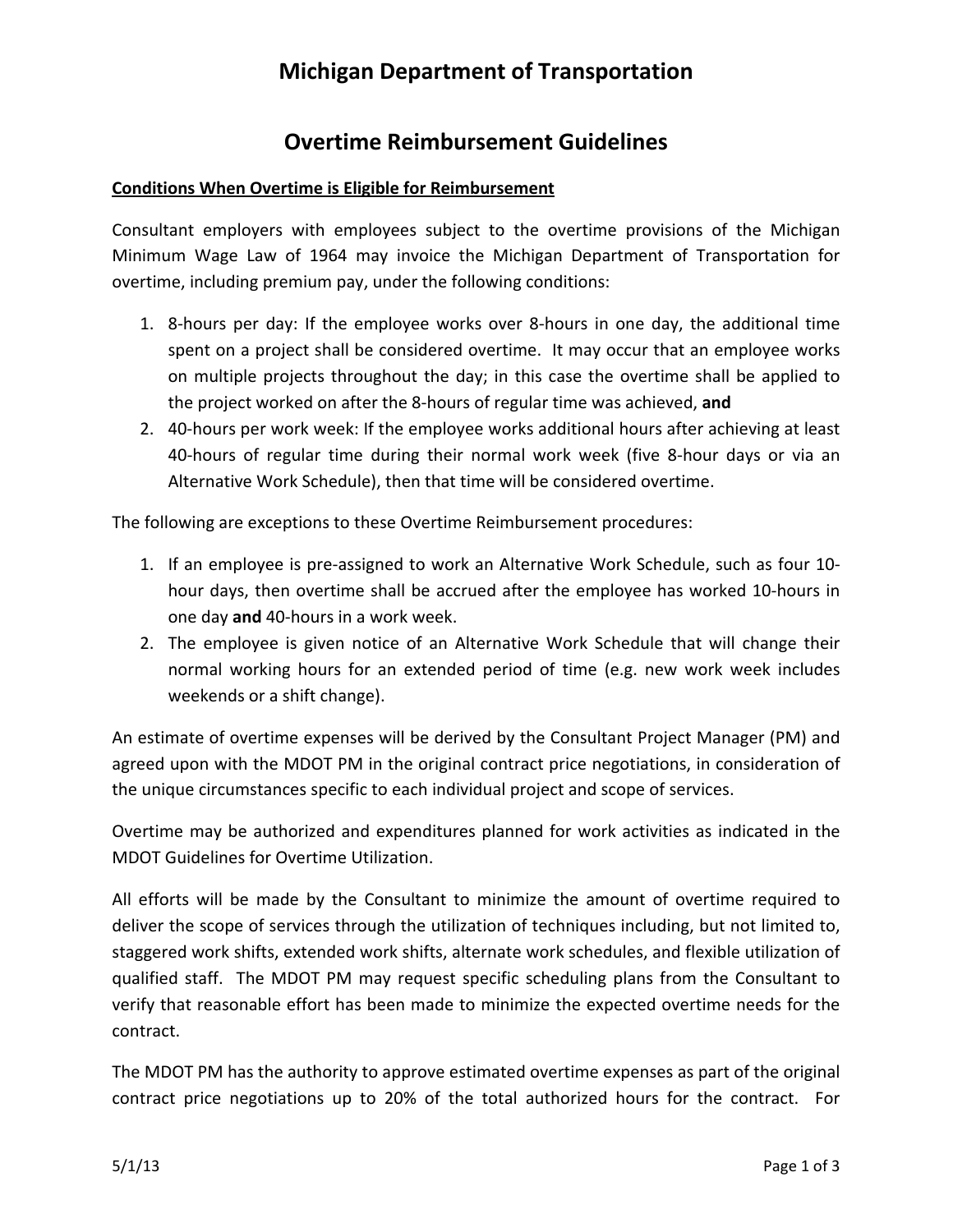# **Michigan Department of Transportation**

overtime estimates in excess of 20% of the total authorized hours, the MDOT PM must obtain prior approval of the Region Engineer prior to execution of the contract.

#### **Overtime Calculation**

Overtime is authorized time that an eligible employee works in excess of 8‐hours in one day (except for employees working on an Alternate Work Schedule) and 40‐hours in a work week.

Overtime worked shall be for work activities and tasks consistent with the MDOT Guidelines for Overtime Utilization, unless otherwise agreed to with the MDOT PM prior to the overtime being worked.

The work week shall be defined and agreed upon between the MDOT PM and the consultant PM as part of the contract price negotiations, taking into consideration the standard time‐ keeping practices of the consultant and the parameters of the project and scope of services, with the objective of minimizing both overtime costs and administrative burdens.

For purposes of calculating overtime hours, sick leave and vacation time shall not be treated as time worked.

Overtime pay is at a rate of time and one‐half of an employee's regular pay rate.

MDOT may request and the Consultant shall provide payroll information to verify overtime hours worked and paid.

#### **Management of Overtime Utilization**

Upon the consultant contract award, it is the consultant's responsibility to effectively manage overtime usage in accordance with the terms of the contract. Changes in the consultant's business conditions will not be a basis for consideration of adjustments to the contract and budgeted hours for overtime. Changes in the subject project conditions (e.g. construction contractor schedule) or the scope of services requested by the department may be cause for adjustments to the contract.

Consultants are required to complete the MDOT Form, "Bi‐weekly Overtime Summary" for each employee who works and charges overtime to the MDOT contract in any given week within each monthly invoice period. Completed reports must be submitted as attachments to each monthly progress report for all bi-weekly periods covered by each monthly invoice. The Consultant shall also maintain copies of all reports and make them available at any time, as requested by the MDOT PM. The Consultant PM shall notify and seek concurrence from the MDOT PM when overtime utilization is anticipated to vary from the originally agreed upon overtime utilization plan and/or variations from the MDOT Guidelines for Overtime Utilization,